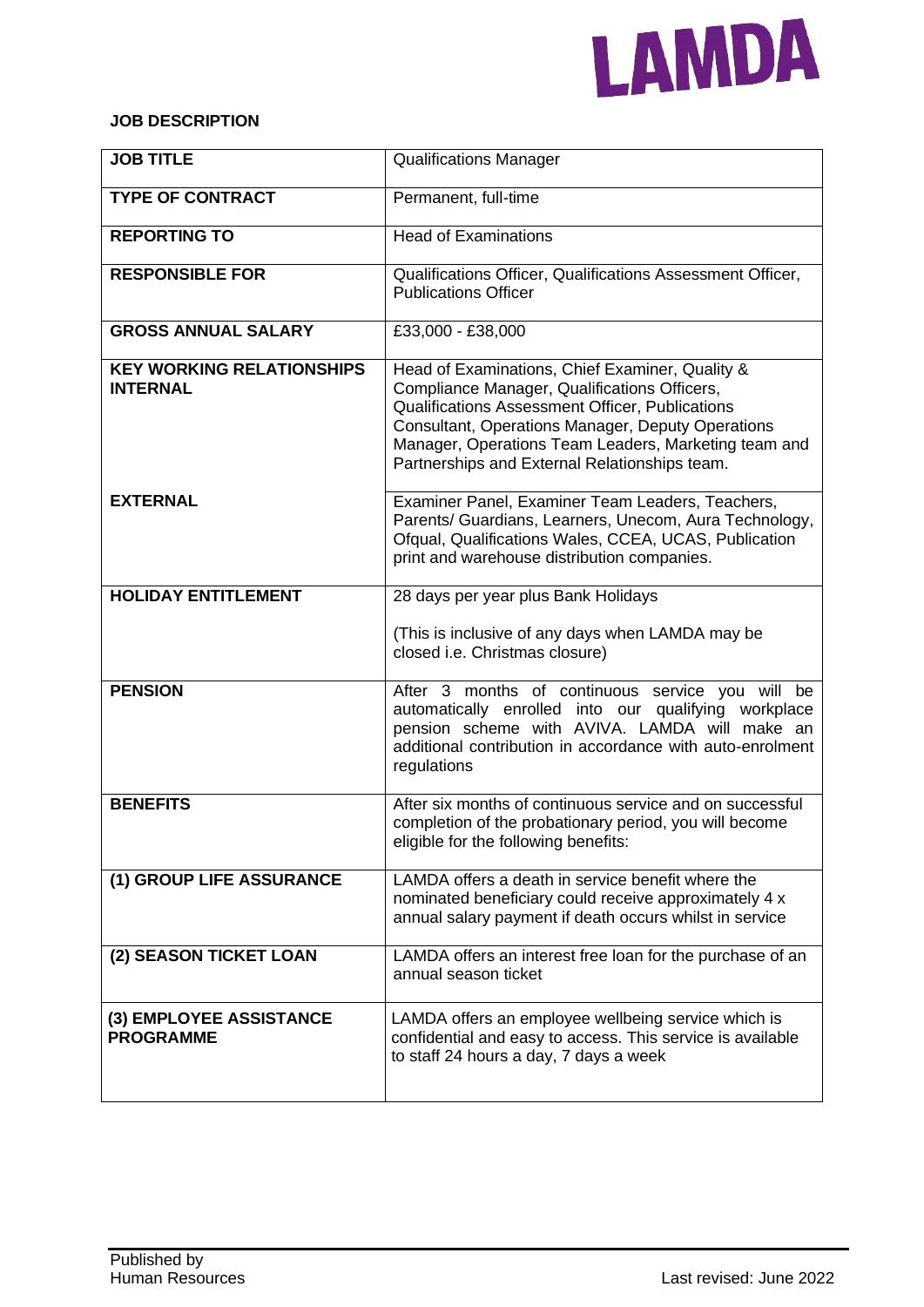

### **Job Purpose**

This role ensures that LAMDA's qualifications and examinations are of high quality, fit for purpose, creative and that they are assessed appropriately against agreed assessment criteria. The post holder will lead a team of Officers who support in various aspects of LAMDA's products and training. The Qualifications Manager is expected to uphold the values of LAMDA and be a role model for all staff to follow with regard to professional attitudes and behaviours.

#### **Duties and Responsibilities**

- To lead on the research and development of new qualifications and associated syllabi and related documents based on conducting an assessment of market need and viability in consultation with all internal and external stakeholders, channelling all proposals through established departmental mechanisms.
- To undertake a continuous cycle of review of existing qualifications by seeking feedback from a range of sources, and with advice from the Quality & Compliance Manager on regulatory requirements, in order to ensure fitness for purpose.
- To provide support to Centres, Teachers, Examiners and other interested parties, on specific syllabus requirements, in conjunction with all relevant stakeholders.
- To determine the outcome of referrals made by Examiners relating to a Learners Examination, in line with current policies and procedures. Ensure that all outcomes are communicated to relevant parties, within specified timeframes.
- To manage any complaints based on syllabus content or process queries, including Enquiries About Results (EARs) from Teachers or Learners.
- To oversee the Reasonable Adjustments for Learners process in support of the Qualifications Assessment Officer, including reviewing all reasonable adjustment applications and determining their outcome, in accordance to published policies and procedures, regulatory requirements GDPR requirements, and in adherence with the Equalities Act (2010).
- To identify, manage and coordinate the input and contribution of all appropriate internal and external stakeholders into the design and content of all qualifications, so that they can be demonstrably fit for purpose.
- To develop suitable assessment methodologies with advice from a range of internal and external stakeholders, notably the Chief Examiner, and in consultation with the Quality & Compliance Manager and Operations Manager, taking particular account of regulatory requirements.
- Manage the allotted budget for qualifications and publications, ensuring that expenditure is monitored, and budgets adhered to.
- To ensure appropriate standardisation of assessment through working with the Chief Examiner to create and deliver suitable training activities, including distance activities and face-to-face events, also with advice from the Quality & Compliance Manager, Operations Manager and Head of Examinations.
- To lead and manage own team effectively to deliver targets through the use of annual objectives, annual appraisals, team meetings, one to one meetings and other management tools as appropriate.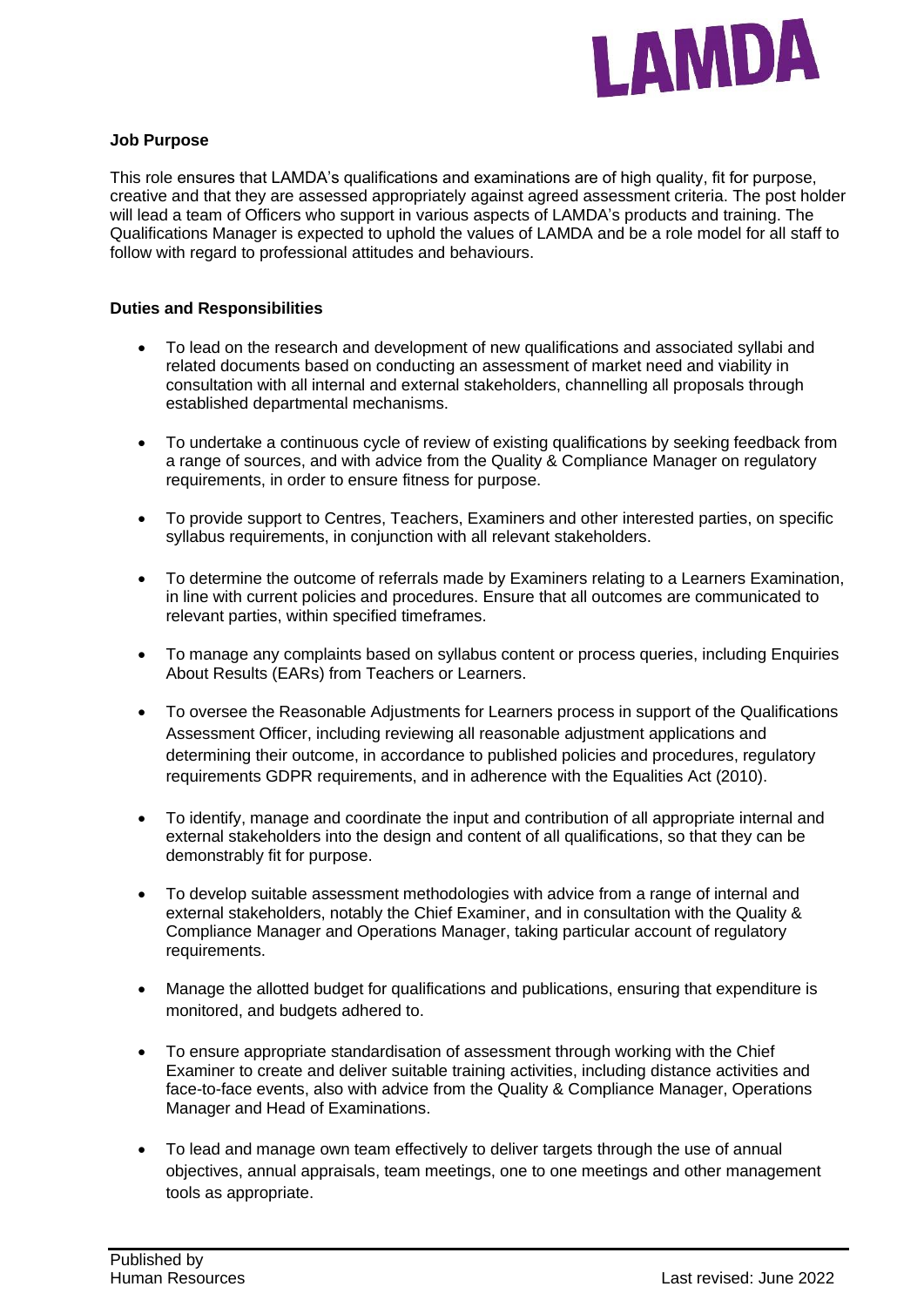

- To support the publishing function in the creation of all related materials such as anthologies, other textbooks or resources, leading on appropriateness of content for the teachers and learners in preparation for the examinations.
- To work with the Marketing and Communications Team to ensure that webpage content and marketing communications for qualifications, assessments and resources, is accurate, up-todate, fit for purpose, and free from bias.
- To liaise with the Quality & Compliance Manager to update all Policies and Procedures relating to Qualifications, Examinations and assessment (where issues arising from noncompliance will be investigated by the Quality & Compliance Manager ).
- To maintain an awareness of developments in Special Education Needs (SEN) and access arrangements. To ensure that LAMDA Exams are aware of its responsibilities under the Equalities Act and Regulatory Guidelines (including maintaining an up-to-date knowledge of any changes).
- Contribute to improvement projects (systems/quality improvements), innovations, and working groups as appropriate in respect to continuous improvements and maintenance of the Awarding Organisation's qualification portfolio or the ongoing development and delivery of assessment projects.
- To liaise with the Chief Examiner to ensure the Awarding Organisation can meet the demand for appropriate assessment against qualification requirements by supporting the recruitment and training of suitable Examiners.
- To support the suitable regulation of the panel of Examiners through the recruitment and training of suitable Examiner Team Leaders with advice from the Quality & Compliance Manager, Chief Examiner, Deputy Chief Examiner and Head of Examinations
- Represent LAMDA Exams during internal and external meetings and events.
- To undertake any other appropriate activities at the request of the Head of Examinations.

*This job description reflects the present requirements of the post and should not be seen as an exhaustive list of responsibilities. Duties and responsibilities may develop and change in consultation with line management.* 

*The successful applicant will be required to go through a DBS 'Enhanced Disclosure' check. Expenses will be met by the Academy.*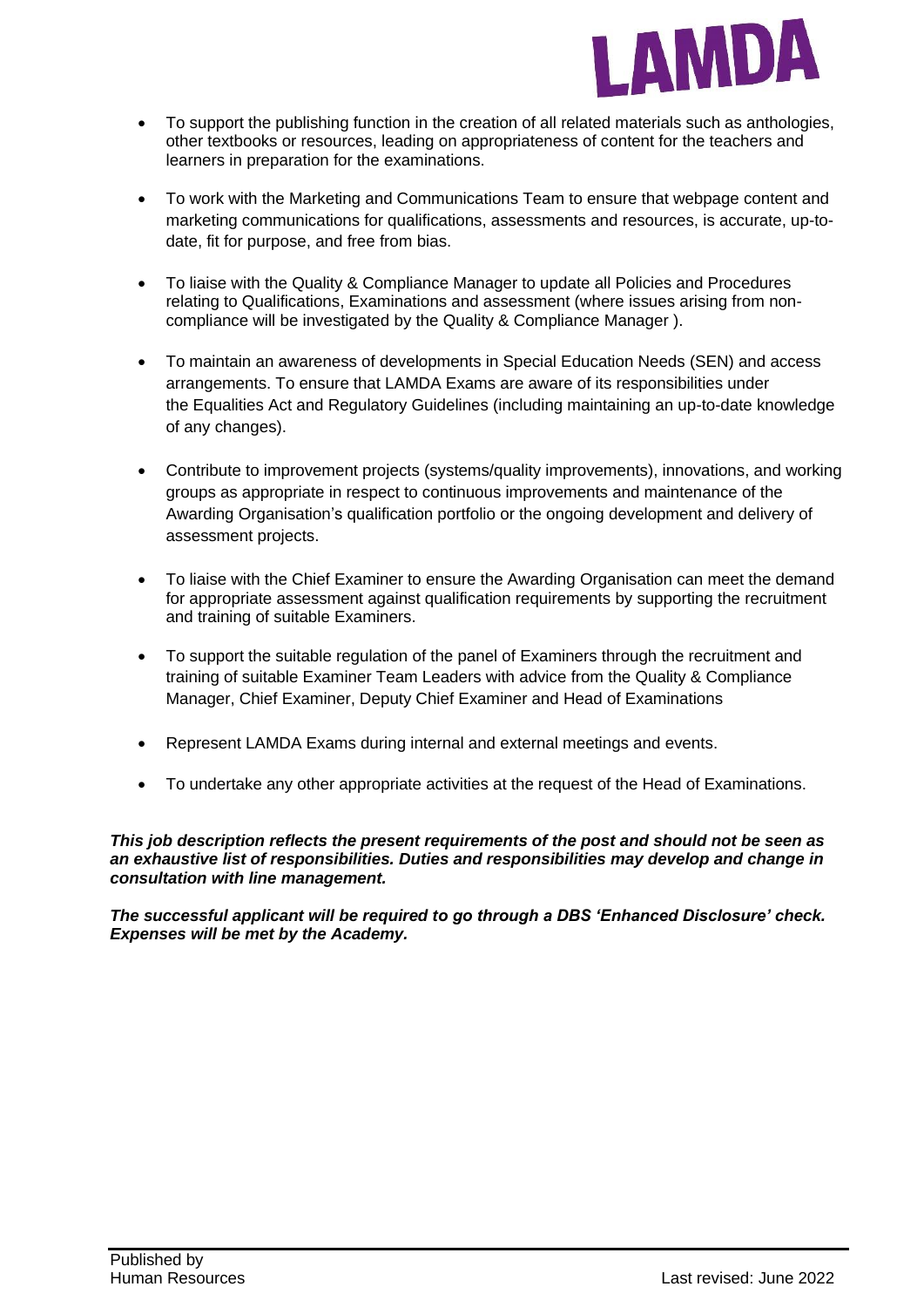

# **PERSON SPECIFICATION**

|                                         | <b>ESSENTIAL</b>                                                                                                                                                                                                                                | <b>DESIRABLE</b>                                                                                                                                               | <b>METHOD OF</b><br><b>ASSESSMENT</b>   |
|-----------------------------------------|-------------------------------------------------------------------------------------------------------------------------------------------------------------------------------------------------------------------------------------------------|----------------------------------------------------------------------------------------------------------------------------------------------------------------|-----------------------------------------|
| <b>QUALIFICATIONS</b>                   | Minimum of degree level (or<br>equivalent) with an English<br>or Drama specialism or in a<br>related discipline                                                                                                                                 | Masters qualification<br>(or equivalent) with<br>English or Drama<br>specialism or in a<br>related discipline<br>Qualification<br>development<br>qualification | CV and<br>certificates                  |
| <b>SKILLS &amp;</b><br><b>ABILITIES</b> | Creation of syllabus content<br>for Communication and<br>Performance qualifications<br>Strong oral and written<br>communication skills<br>Excellent interpersonal<br>skills<br>High attention to detail<br>Analytical thinker<br>Problem solver | Confident using digital<br>platforms<br><b>Publications</b><br>development<br>experience                                                                       | CV/Covering<br>letter/ Interview        |
| <b>KNOWLEDGE</b>                        | Strong knowledge of<br>speech and drama<br>qualifications and graded<br>examinations<br>A working knowledge of the<br>regulatory framework<br>Strong understanding of<br>qualification design and<br>assessment methodologies                   | Experience of working<br>in an awarding<br>body/with the<br>regulators<br>Experience of<br>publications<br>development                                         | <b>CV/Covering</b><br>letter/ Interview |
| <b>EXPERIENCE</b>                       | Development of policies<br>and procedures<br>Strong project management<br>Development of innovative<br>qualifications                                                                                                                           | <b>Experience of access</b><br>to assessment<br>strategies for learners<br>with SEN                                                                            | <b>CV/Covering</b><br>letter/ Interview |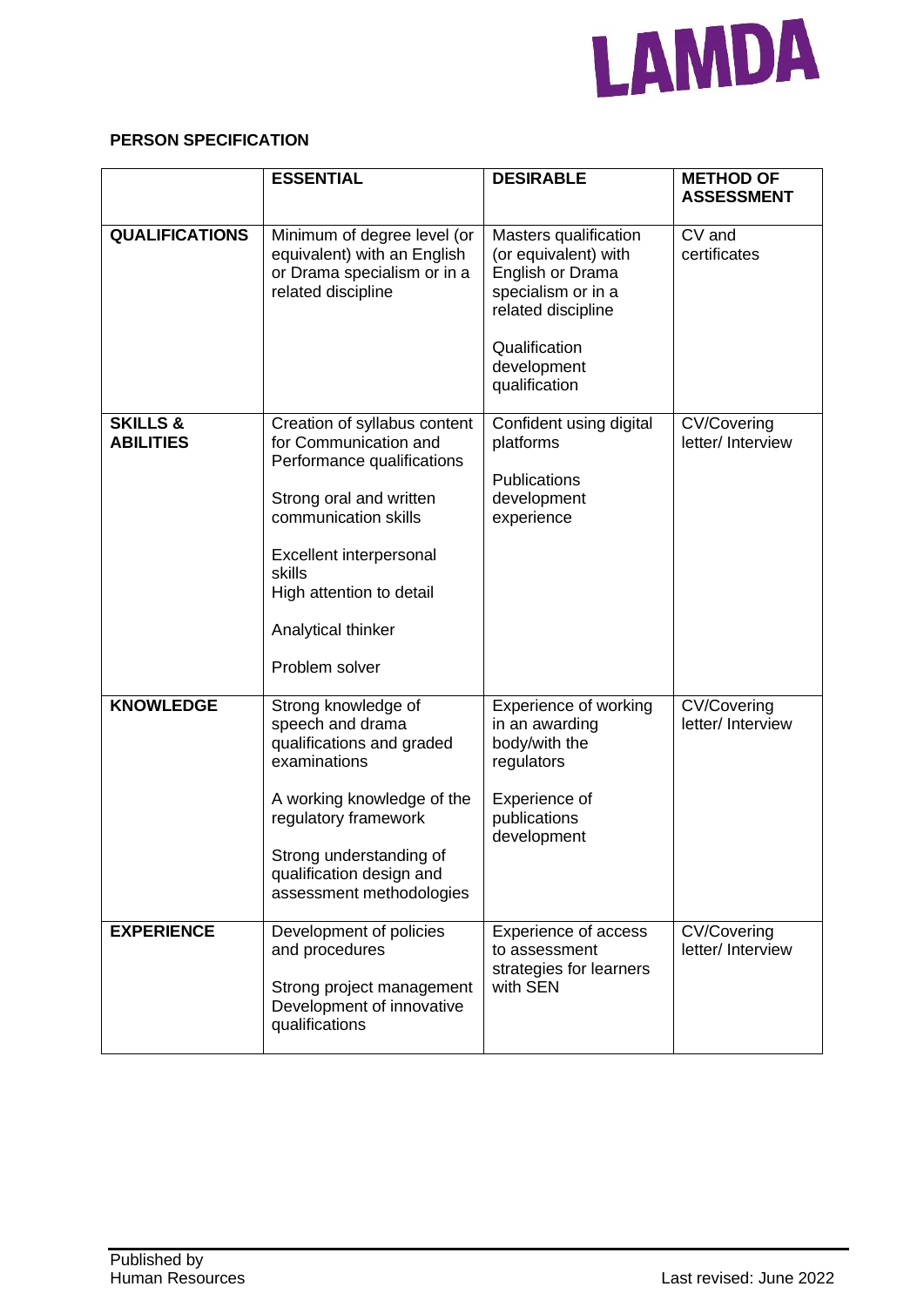

| <b>PERSONAL</b><br><b>QUALITIES</b> | Flexible and adaptable                               | Positive mental attitude<br>and 'can do' approach | <b>CV/Covering</b><br>letter/ Interview |
|-------------------------------------|------------------------------------------------------|---------------------------------------------------|-----------------------------------------|
|                                     | Should be a self-starter                             |                                                   |                                         |
|                                     | Proven ability to work under<br>pressure             |                                                   |                                         |
|                                     | Ability to lead others in a<br>team                  |                                                   |                                         |
|                                     | Proven ability to manage<br>priorities and workloads |                                                   |                                         |
|                                     | Excellent team working                               |                                                   |                                         |
|                                     |                                                      |                                                   |                                         |